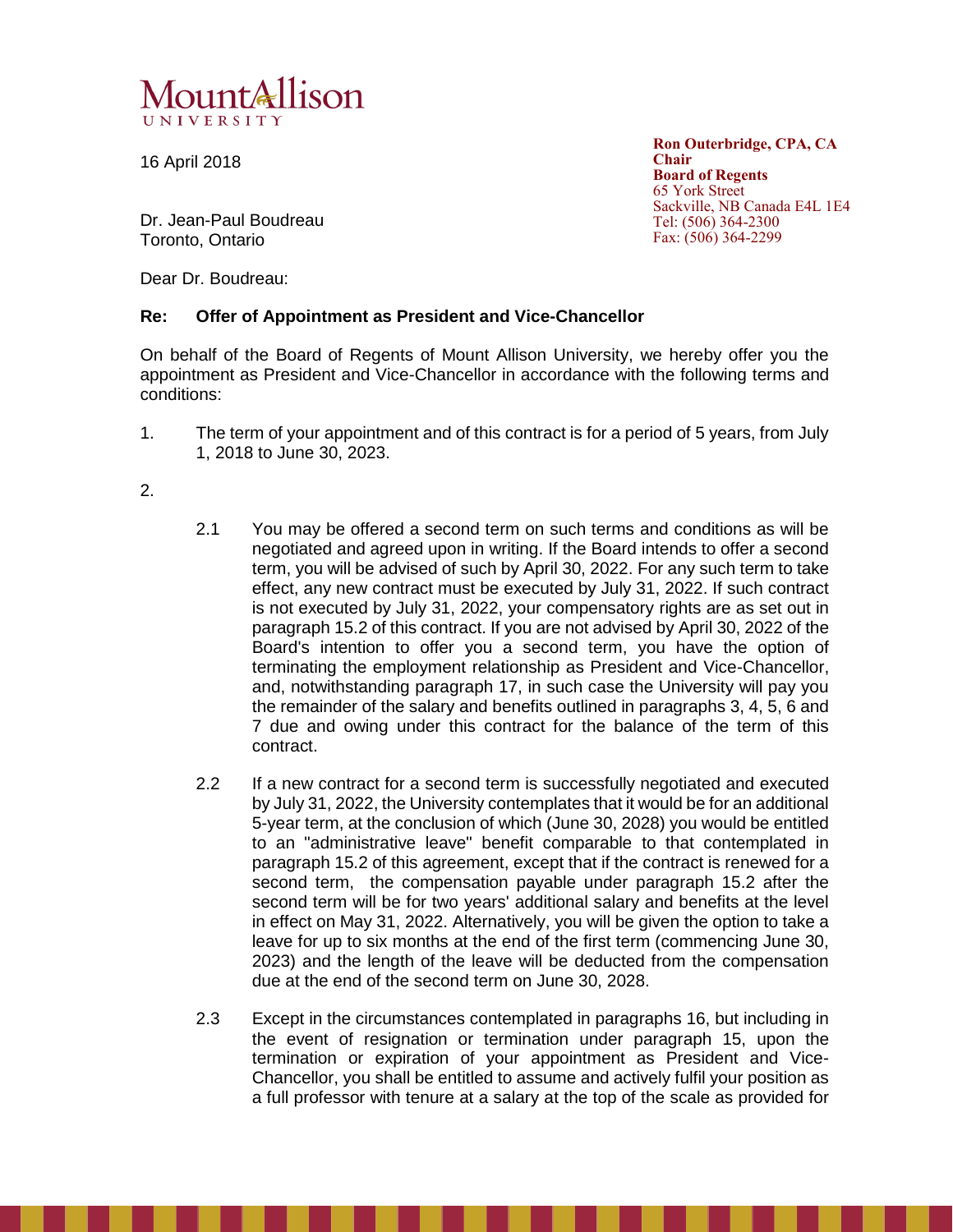Dr. Jean-Paul Boudreau 16 April 2018 Page 2

> under paragraph 13 and benefits as provided for under paragraph 7 of this contract.

- 3. Your starting salary shall be \$300,000.00 per annum. Your salary will be reviewed by May 31 of each year, starting on May 31, 2019, by the Board's Human Resource Committee currently comprised of the Chair of the Board, the Chair of the Executive Committee, the Vice-Chair of the Board and the Chair of the Finance and Administration Committee.
- 4. You will be provided with a start-up research grant of \$20,000 in 2018. You will also be entitled to a research allowance of up to \$15,000 for each contractual year of this contract. Any amount unused can be carried over for only one year.
- 5. You will be enrolled in The Pension Plan for Faculty, Librarians, and Senior Administration Officers of Mount Allison University providing a defined contribution in accordance with the Plan. You will also be designated as eligible for the Mount Allison University Supplementary Pension Plan. The University will conduct a review of your existing pension plan(s) to consider whether reciprocity and/or consolidation are available.
- 6. You will receive a taxable car allowance in the amount of \$1,000 per month, which shall be paid in addition to the base salary payable under paragraph 3.
- 7. Except as otherwise provided for herein, you will receive the normal benefits of employment available to faculty members of the University, on the same terms as those benefits are made available to faculty members from time to time. In addition, the University will pay the premiums necessary to purchase (assuming insurability) a \$200,000.00 term life insurance policy covering you, to the benefit of the beneficiary of your designation.
- 8. The University will provide you, during your term as President, with the use of Hammond House and reimburse you the cost of a tenants insurance policy related to your occupancy of the house. It is expected that you and your family will take up residence at Hammond House and use it for University-related entertainment. Your use of Hammond House as your home will result in a deemed taxable benefit attribution which will be added to your annual gross income.
- 9. Your personal furniture which is used for University entertainment will be repaired or replaced as required.
- 10. You will be reimbursed for reasonable travelling, entertainment and other expenses in connection with your duties as President. Reasonable expenses shall mean economy class air travel where available. The University will pay reasonable travelling expenses of your spouse when attending a function related to your duties as President with you, subject to approval by the Chair of the Board of Regents. Such expenses shall be reimbursed at cost. Expense claims shall be properly documented, supported by invoices and receipts and reported to the Board in accordance with University policies, including the President's Expense Reporting policy. Expenses shall be subject to review and approval by the Board. The University shall not be responsible for payment of club memberships or professional fees unless the Chair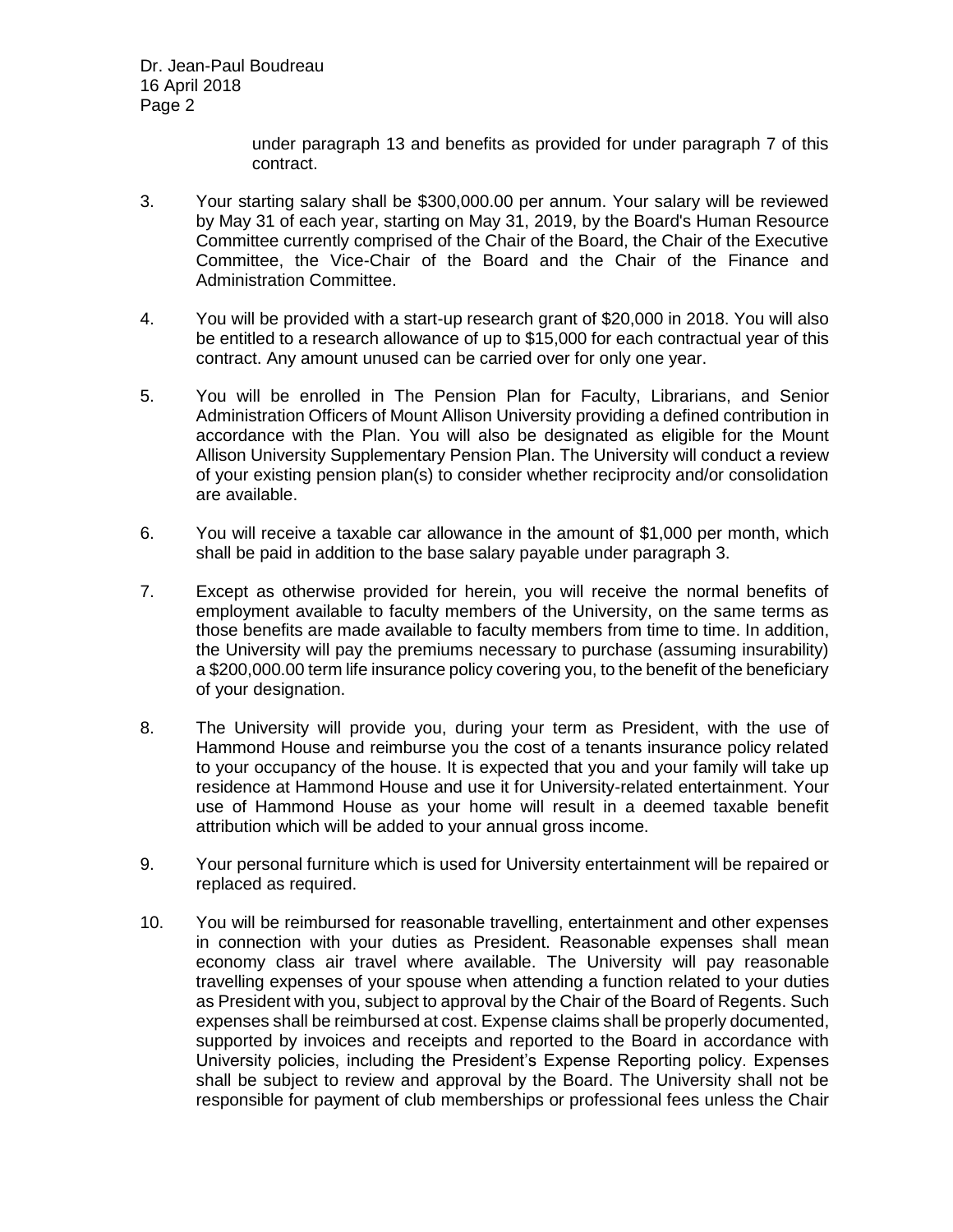of the Board approves the payment of memberships or professional fees for the President on the basis that membership in such club or organization is judged by the Chair to be in the interest of the University.

- 11. Prior to accepting appointment or engagement to any directorship, consultancy or other position not directly associated with your duties as President, you shall obtain the approval of the Chair of the Board. You recognize that commitments as President take priority over any external commitments and agree to disclose any remuneration received in relation to service on external boards.
- 12. The University will pay for the fair and reasonable costs associated with moving you and your family, and your household, personal and professional effects, to Sackville, New Brunswick.
- 13. You will be appointed a tenured member of faculty at the rank of Full Professor in the Department of Psychology, at the top of the salary scale. Upon the expiry of your term as President and Vice Chancellor, or in the event of resignation or termination without cause, you shall be entitled to assume and actively fulfil your position as full professor with tenure in the Psychology Department at top of scale for salary and benefits.
- 14. You will be entitled to the maximum faculty vacation; however, no carry-over from year to year will be allowed, unless the Board Chair approves.
- 15.
- 15.1 By May 31 of each year, starting on May 31, 2019, the Board's Human Resource Committee will conduct a review of your performance as President and Vice-Chancellor of Mount Allison University. As a result of such review, the Board, in its sole discretion, may terminate your employment as President and Vice-Chancellor and as a result, pay you the remainder of your salary and benefits outlined in paragraphs 3, 5 and 6 due and owing under this contract for the balance of the term of this contract. Before terminating your employment under this section, you will be provided the opportunity to tender your resignation. If a request for your resignation is made by the University within the last year of the 5-year term, the University will pay you one year's salary and benefits outlined in paragraphs 3, 5, and 6. Any accumulated unused vacation leave shall also be paid to you in a lump sum payment at the time of resignation.
- 15.2 Assuming that you complete the 5-year term of this contract as President and Vice-Chancellor and you do not enter into a contract for a further term as President and Vice-Chancellor, the University will provide you with a one year administrative leave in the form of compensation of one year's additional salary and benefits outlined in paragraphs 3, 5, and 6, at the level in effect on May 31, 2022, such obligation arising on the University as at June 30, 2023.
- 15.3 In the event that this contract is terminated or expires in accordance with this Article 15, you will have the option of receiving the amounts set out in paragraphs 15.1 or 15.2 paid as a lump sum or as salary continuance. If the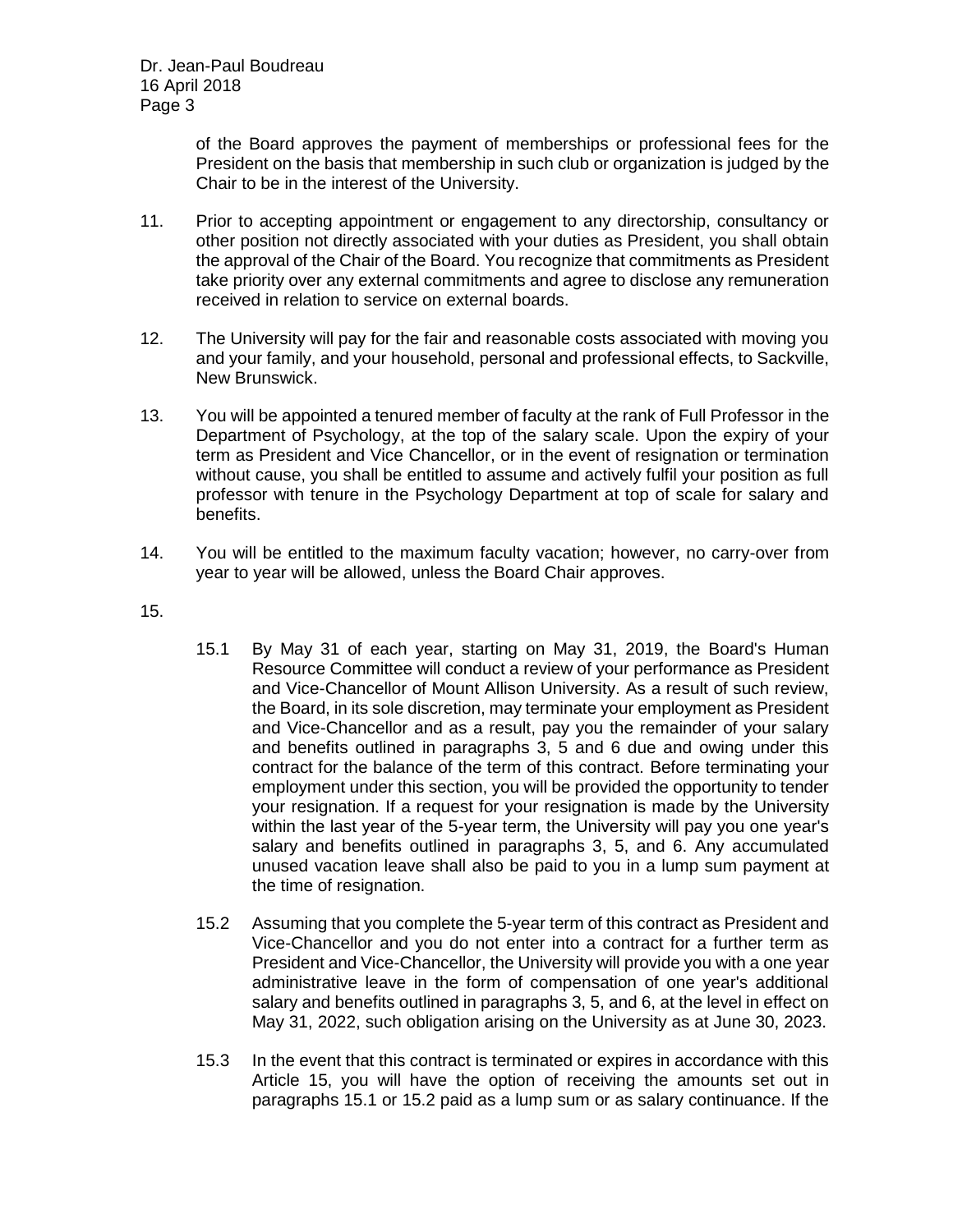money is paid as a lump sum, it shall be paid within 30 days of termination. Such a payment is made in full, final and complete satisfaction of all obligations of the University to you in your position as President and Vice-Chancellor by way of Notice, pay in lieu of notice or otherwise, whether by virtue of common law or statute.

- 15.4 The compensation provided for you under this paragraph 15 in the event of the termination or expiration of your appointment as President and Vice-Chancellor shall be in lieu of, and not in addition to, your faculty compensation in the event that you assume and actively fulfil your faculty position upon the termination or expiration of your appointment as President and Vice-Chancellor; for greater certainty, the faculty salary and benefits referred to in paragraph 2.3 will only become payable upon the completion of the time periods and exhaustion of the salary and benefits for those time periods all as contemplated in this contract; there shall be no "double payment" for any one period of time.
- 16. Notwithstanding any other provision of this contract, the University may terminate this contract and your employment at any time without notice or payment of any monies or any other obligation to you, for any reason that amounts to just cause at law.
- 17. If you decide to resign from your employment as President and Vice-Chancellor and your employment relationship as a faculty member with the University for any reason prior to the expiry of the term of this agreement, you will provide the University with at least 3 months' prior written notice. Upon such resignation this agreement shall terminate and the University will have no further obligation, whether as to Notice, payment of monies, or otherwise, to you.
- 18. During the term of this contract, you shall faithfully, industriously and to the best of your ability perform your assigned duties and apply your best efforts to promote the interests of the University. You shall devote the whole of your working time and attention to the business and affairs of the University and shall not, without the prior consent of the Board, undertake work for any organization other than the University or its affiliates. However, nothing in this contract prevents you from engaging during your non-working time in personal or outside interests, including community, charitable and professional development activities, without prior consent so long as such activities do not interfere with your duties as President of the University.
- 19. The University shall contribute up to \$2,500 one time for reasonable receipted legal fees for you to engage legal counsel for advice on this employment contract.
- 20. The University shall indemnify you and hold you harmless against any and all liability, costs and expenses that you may sustain or incur in connection with any action, claim, suit or proceeding resulting or arising from or in connection with any acts, omissions, matter or thing done or permitted by you in relation to the performance of your duties and responsibilities as President of the University or alleged so to be. The University will maintain appropriate directors' and officers' errors and omission insurance to cover all such potential liability, costs and expenses, whether any such